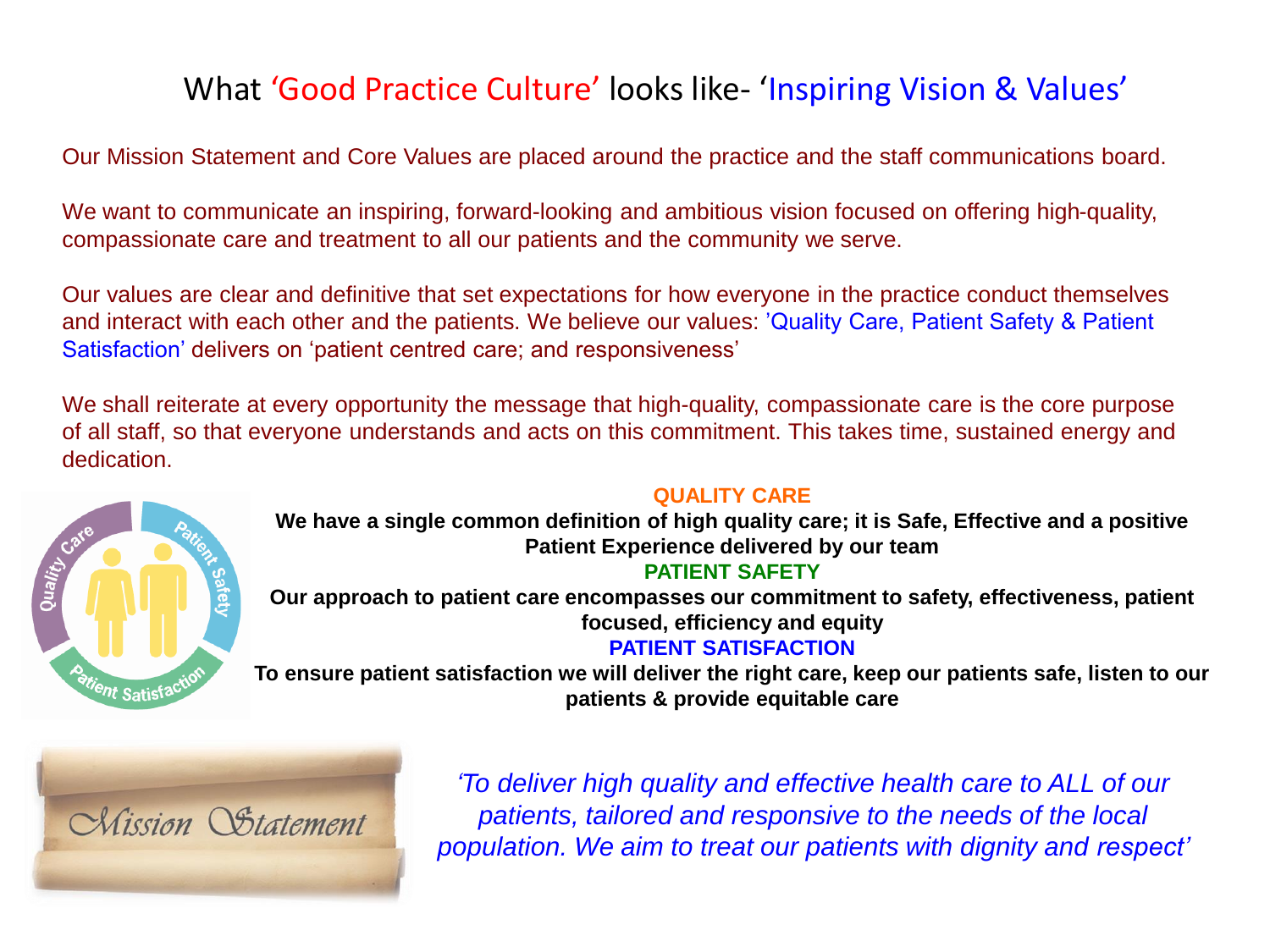## What 'Good Practice Culture' looks like- 'Goals & Performance'

To continue improving high-quality care and patient satisfaction we must **set clear goals and manage our performance.**

Goals are set at every level from receptionists as our first point of contact with patients to clinicians.

We measure our performance based on patient feedback and patient outcomes. Our latest GP National Survey is displayed on the staff communications board. We have raised actions and responses to the results with a new inhouse patient survey to help us improve on this performance.

It is 'no secret' many staff in healthcare report that they are often overwhelmed by their workload and are unclear about the goals they are working towards. This naturally produces stress, inefficiency and poor quality care..

Such situations can arise when managers and/or the GP partners insist on too many priorities. A clear vision and mission statement about high-quality care, patient satisfaction provides a directional path for staff.

We MUST be clear, aligned and agree that our challenging goals at all levels of the practice must be matched by timely, helpful and formative feedback for us delivering care if we are to continually improve quality.

To list a few of our goals:

To deliver high-quality care and treatment for public health funded services

The prevention of disease by promoting health and wellbeing and offering care and advice to all our patients Taking care of our staff ensuring they are a competent and motivated team with the right skills and training to do their jobs

Acting on patient feedback

Acting on complaints

Acting on significant events

Delivering on our QoF performance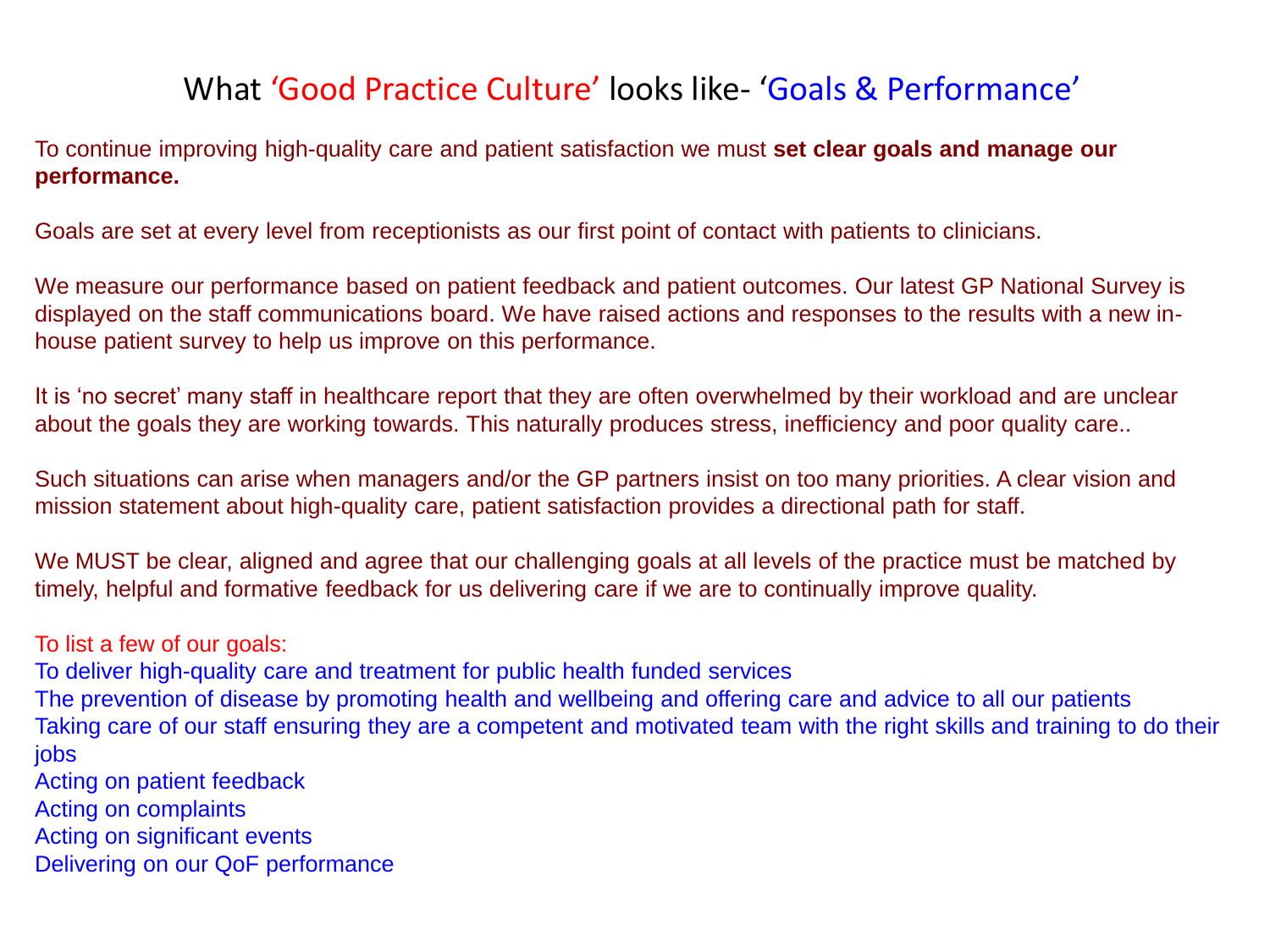# What 'Good Practice Culture' looks like- 'Support and Compassion'

**Supportive and compassionate** behaviours are fundamental to the delivery of continually improving, high-quality care.

If we develop, train and want our staff to treat patients with respect, care and compassion then naturally the management [leaders] would need to treat their colleagues with respect, care and compassion.

Directive, aggressive or brusque leaders dilute the ability of staff to make good decisions, deplete their emotional resources and hinder their ability to relate effectively to patients, especially those who are most distressed or challenging.

There are clear links between staff experience and patient outcomes. Staff views of their leaders are strongly related to patients' perceptions of the quality of care.

The higher the levels of satisfaction and commitment that staff report, the higher the levels of satisfaction that patients report.

If leaders and managers create positive, supportive environments for staff, they in turn create caring, supportive environments and deliver high-quality care for patients. *Such leadership cultures encourage staff engagement*

**C**ARE – **C**OMPASSION – **C**OMPETENCE – **C**OMMUNICATION – **C**OURAGE –







Care **Compassion Competence Communication Courage** Commitment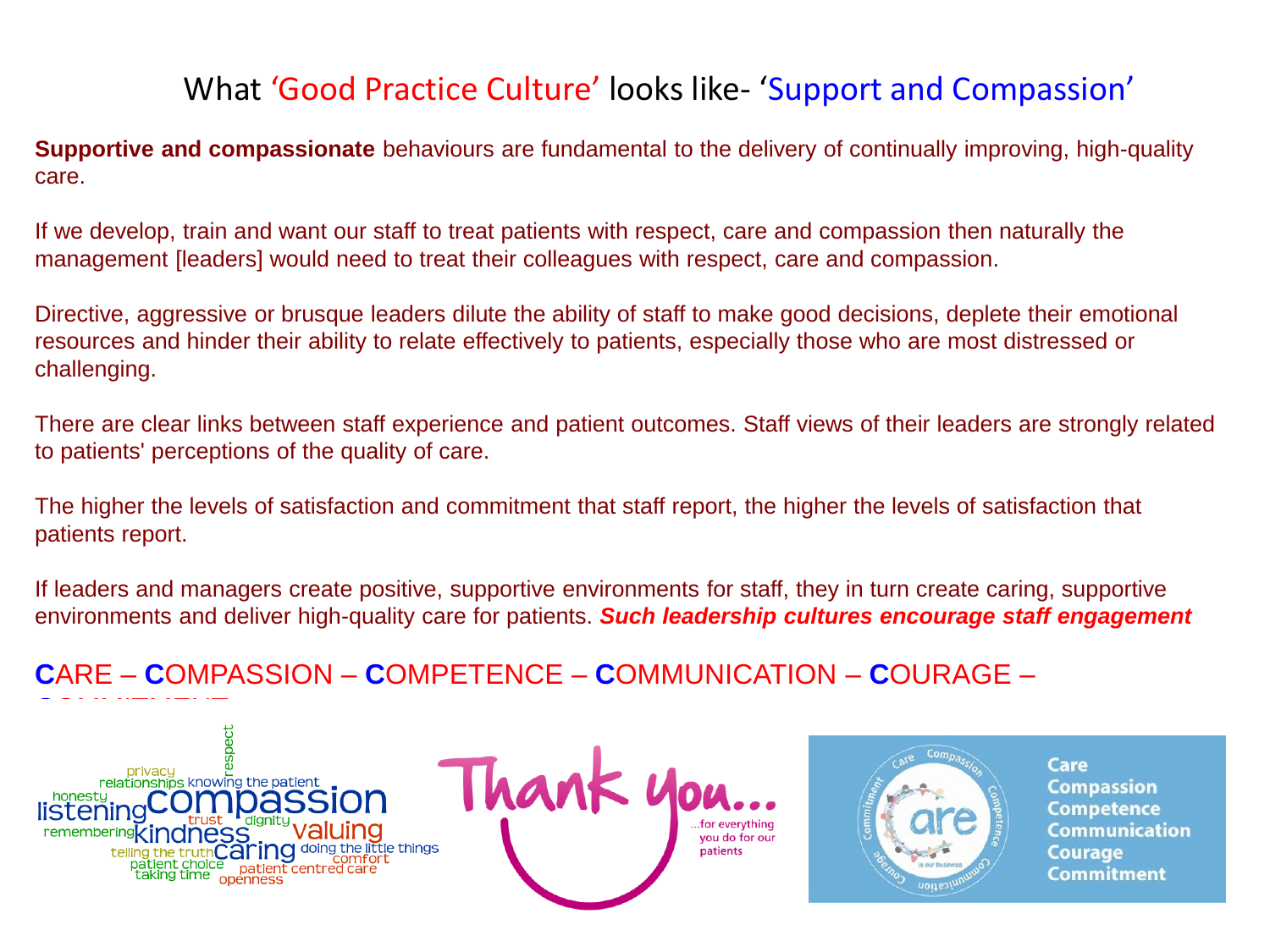# What 'Good Practice Culture' looks like- 'Learning & Innovation'

Encouraging learning and innovation also plays a key role in delivering high quality and compassionate care.

Sustaining cultures of high-quality care involves all staff focusing on continual learning and improvement of patient care.

Learning and quality improvement are dependent on continual patient input – innovation is most likely where patients' views and feedback play a strong role.

A focus on improvement should ensure that:

- $\checkmark$  Teams at all levels collectively take time to review and improve their performance
- Quality and patient safety practices are an ongoing priority for all
- $\checkmark$  There are high levels of dialogue, debate and discussion across the practice to achieve shared understanding about quality problems and solutions.
- All staff should encourage, welcome and explore feedback and treat complaints and errors as opportunities for learning across the system rather than as a prompt for blame.

This encourages collective openness to and learning from errors, near misses and incidents.